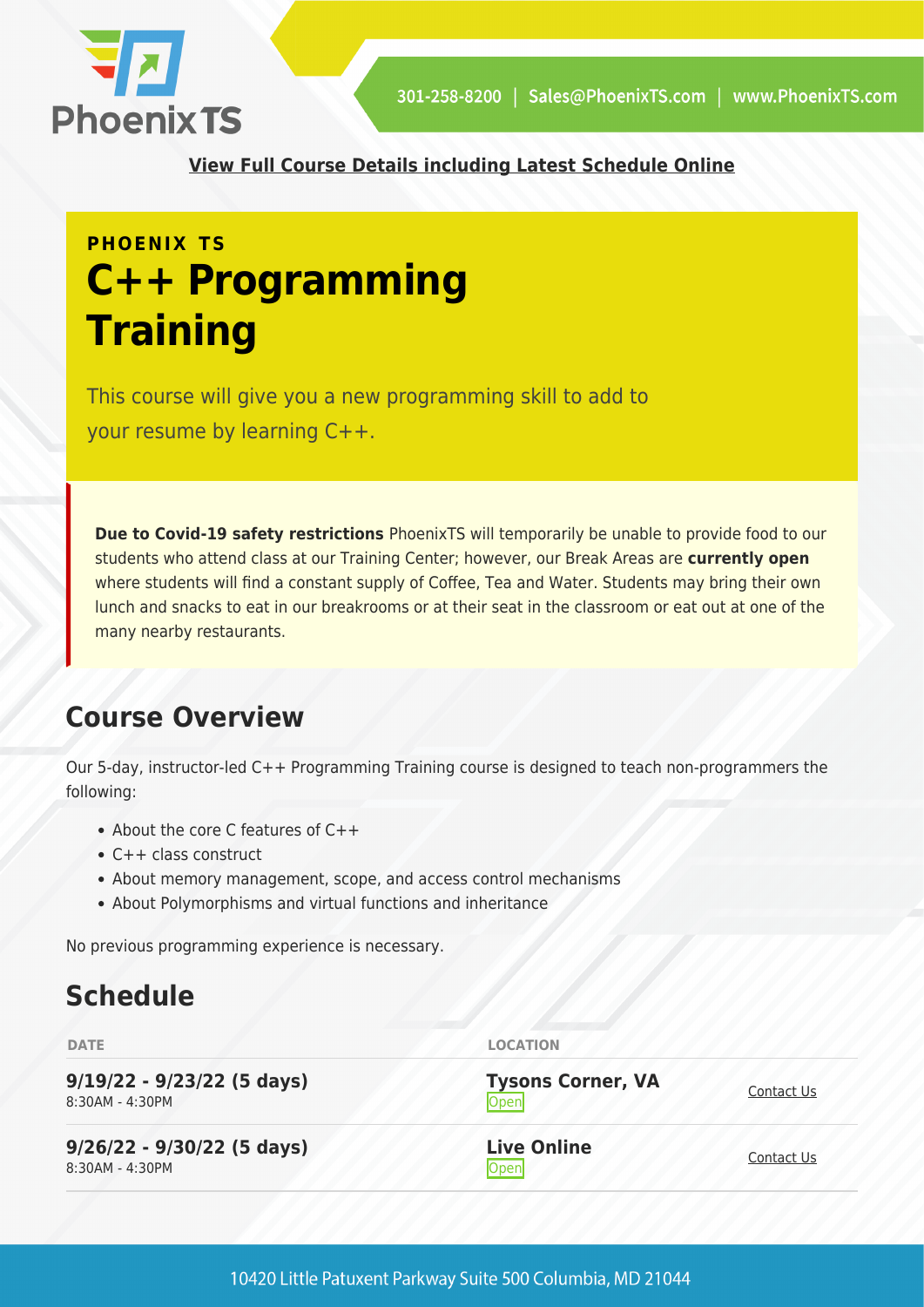

**[Contact Us](https://phoenixts.com/schedule/more-info/?class=23631)** 

<u>Open</u>

<u>[Contact Us](https://phoenixts.com/schedule/more-info/?class=23629)</u>

[Contact Us](https://phoenixts.com/schedule/more-info/?class=23630)<br>Open

**Columbia, MD**

**Live Online**

**Columbia, MD**

**Tysons Corner, VA**

**DATE LOCATION**

**9/26/22 - 9/30/22 (5 days)** 8:30AM - 4:30PM

**12/05/22 - 12/09/22 (5 days)** 8:30AM - 4:30PM

**12/12/22 - 12/16/22 (5 days)** 8:30AM - 4:30PM

**12/12/22 - 12/16/22 (5 days)** 8:30AM - 4:30PM

### **Course Outline**

#### **Classes**

- Creating a data structure
- Methods
- Object scope
- C++ input and output
- Namespaces
- Data abstraction
- Enforcing data encapsulation
- File organization
- Classes in C++
- Objects
- This pointer

#### **Constructors and Destructors**

- Debug output
- The default constructor
- When are constructors called?
- The destructor
- The copy constructor
- Other constructors
- Why did it work before?
- Composition
- The report class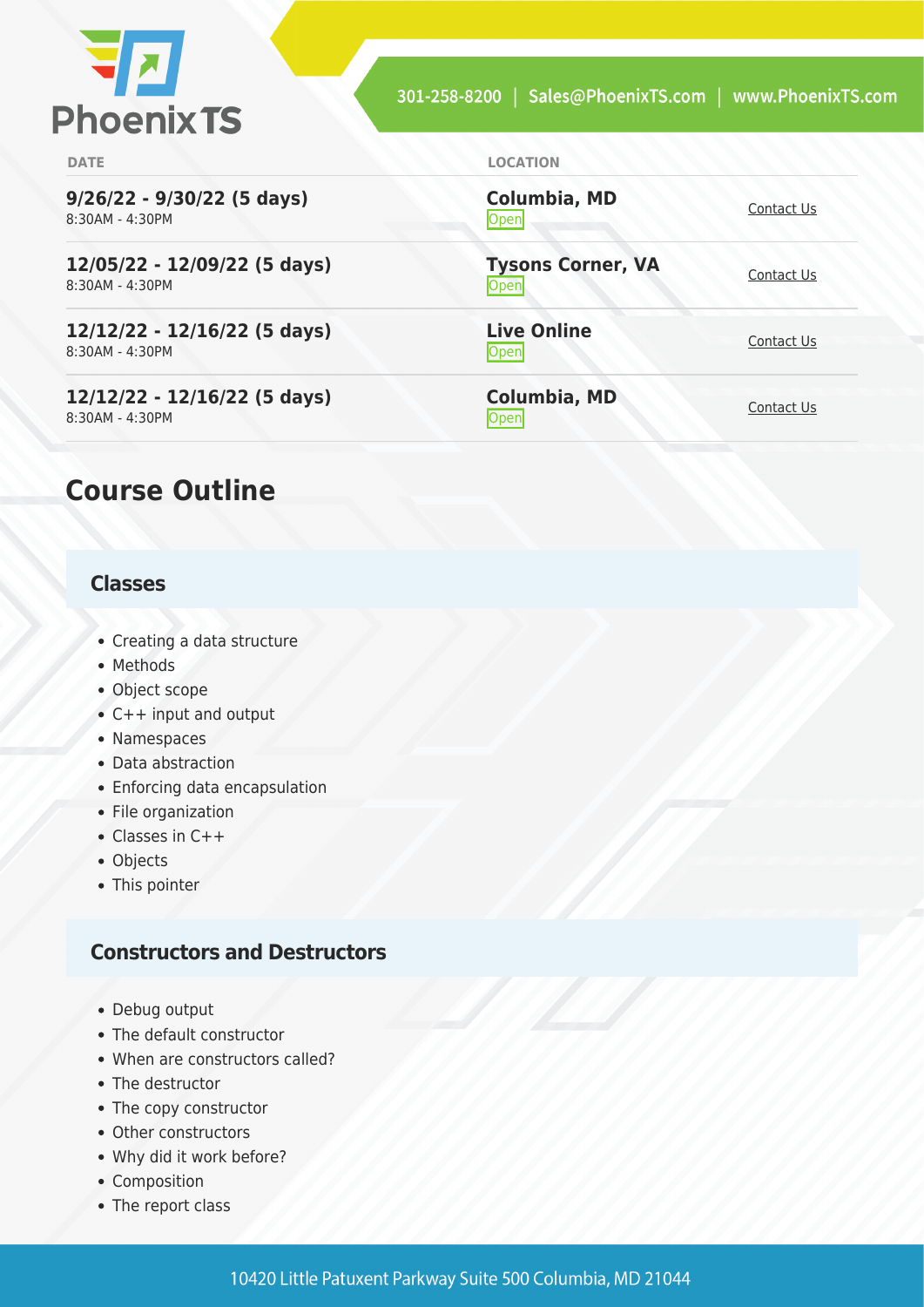

- Code reuse
- Initialization lists
- Labs

#### **Inheritance**

- Inheritance
- Bugreport
- Protected access modifier
- Access and inheritance
- Constructors and inheritance
- Initialization lists revisited
- Multiple inheritance
- Labs

#### **Virtual Functions**

- Inheritance and assignment
- Inside report's assignment operator
- Using pointers a quick look at basics
- Class assignment and pointers
- Class assignment and pointers a picture
- Static binding
- Polymorphisim
- The show\_rep() function
- Using the show rep() function
- Designing member function inheritance
- Labs

#### **Pure Virtual Functions**

- Bugfix and its relationship with bugreport
- Bugfix: association with bugreport
- Using bugfix with show rep()
- Adding bugfix to the hierarchy
- Coding for the document class
- Reexamining the document class
- Pure virtual functions
- Designing member function inheritance
- Labs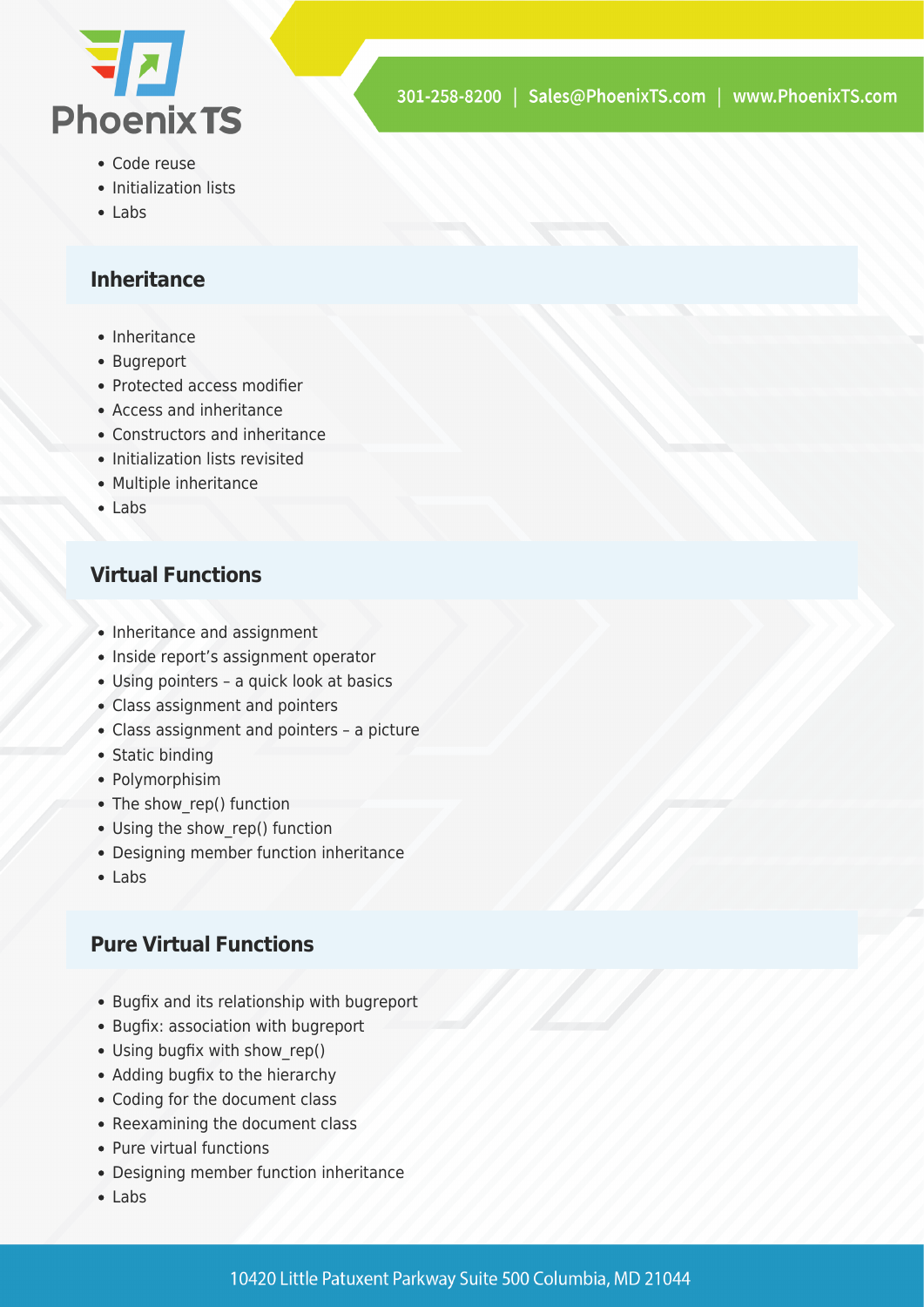

#### **References and Constants**

- References
- Displaying references
- Changing references
- Pass by references
- Returning by reference
- Constant variables
- Constant references
- Constant methods
- Labs

#### **New And Delete**

- New and delete
- Array allocation
- The report class
- Compiler version of the copy constructor
- Guidelines for copy constructors
- The report constructors and new
- The report destructor and delete
- Virtual destructors
- Labs

#### **Casting in C++**

- Casting: a review
- New casting syntax
- Creating a string class
- The string class
- The conversion constructor
- Expanding our casting options
- Casting operator
- Using the casting operator
- Labs

#### **Class Methods and Data**

Class data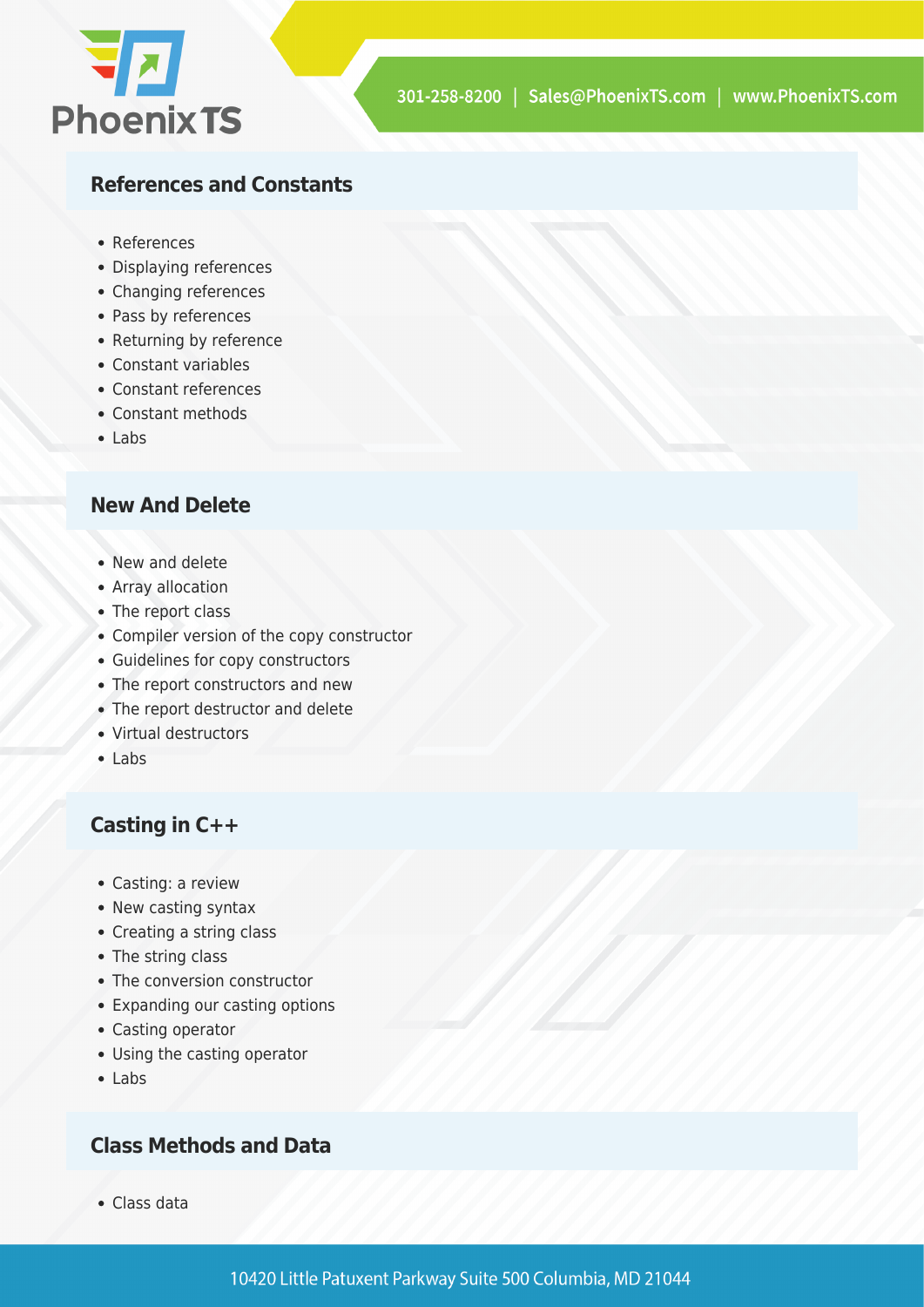

- Class methods
- Using the new data
- More on class methods
- Labs

#### **Overloaded Functions**

- Function overloading
- Using overloaded functions
- Rules for overloading
- Overloading based on constness
- Default arguments
- Invoking functions with default arguments
- Labs

#### **Overloaded Operators**

- The basics of overloading
- Overloading with operator =+
- Coping with community
- Non-cummutative operators
- Friends and their problems
- The assignment operator
- Overloading the << Operator
- Using date with cout
- Labs

#### **Exception Handling**

- Why exception handling?
- try/catch/throw
- Exception classes
- Standard exception hierarchy
- Multiple catch blocks
- Catching everything
- Unhandled exceptions
- Exception in constructors and destructors
- Designing for exceptions
- $\bullet$  Labs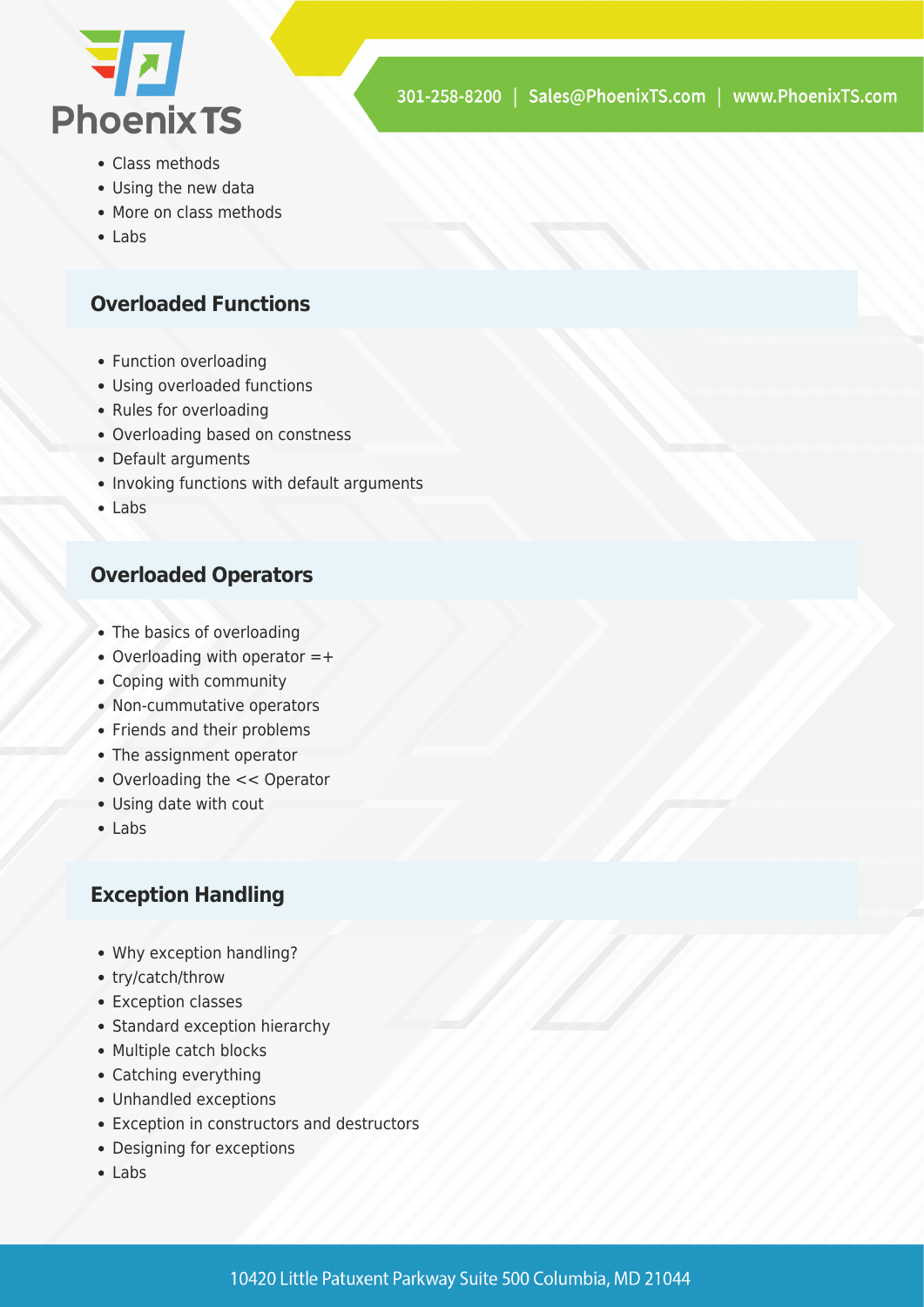

#### **Standard Template Library**

- Class template concepts
- Standard template library (STL) overview
- Containers
- Iterators
- Iterator syntax
- Non-mutating sequential algorithms
- mutating sequential algorithms
- Sorting algorithms
- Numeric algorithms
- auto ptr class
- string class
- Labs

#### **STL Containers**

- Container classes
- Container class algorithms
- vector class
- Additional vector class methods
- deque class
- list class
- set and multiset classes
- map and multimap classes
- Labs

## **C++ Programming Training FAQs**

#### **Who should enroll in this course?**

Professionals who benefit from C++ programming skills or individuals looking to being a programming career.

**Due to Covid-19 safety restrictions** PhoenixTS will temporarily be unable to provide food to our students who attend class at our Training Center; however, our Break Areas are **currently open** where students will find a constant supply of Coffee, Tea and Water. Students may bring their own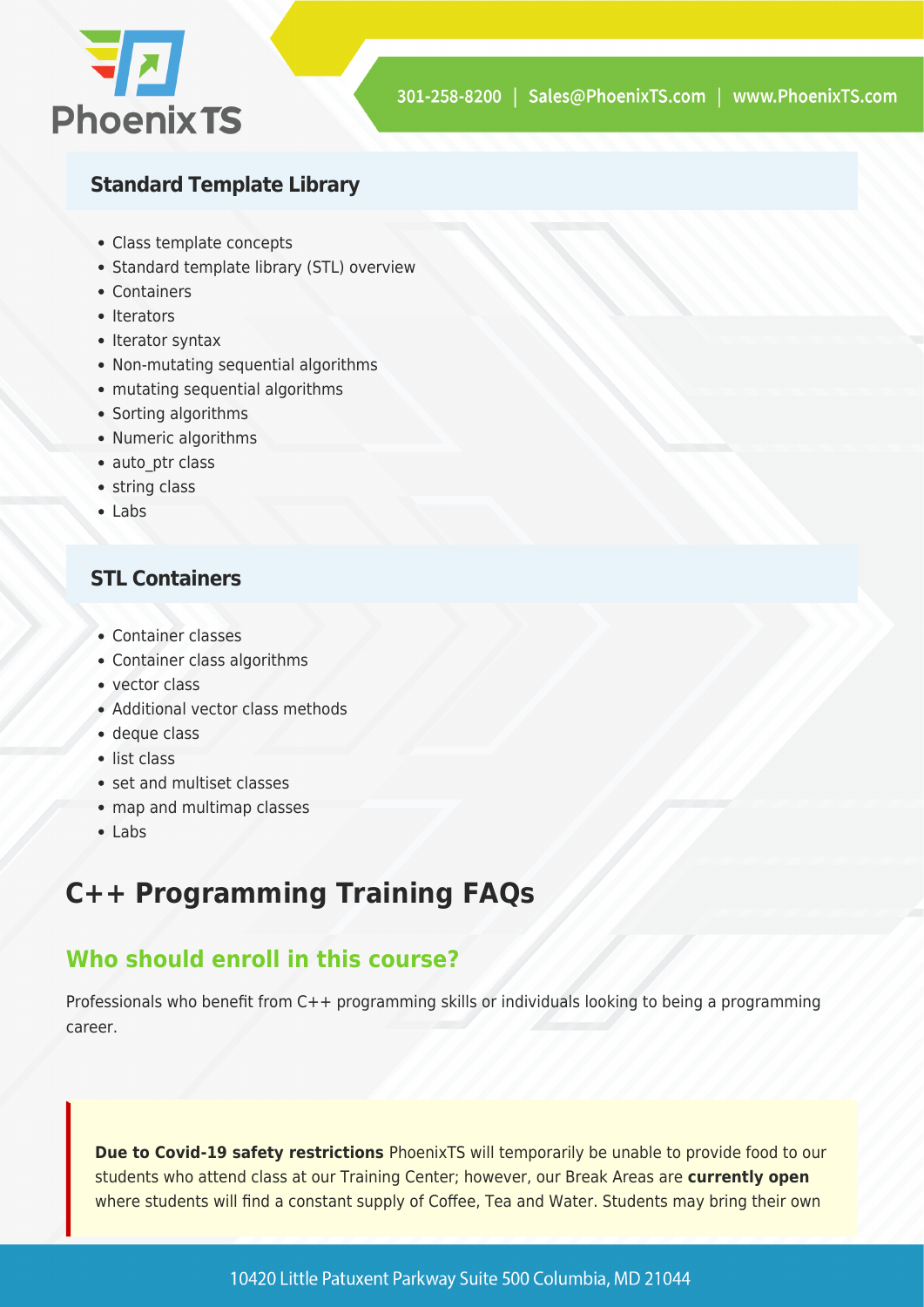

lunch and snacks to eat in our breakrooms or at their seat in the classroom or eat out at one of the many nearby restaurants.

# Starting at **\$2,190**

# **ATTENTION** For GSA pricing or Contractor quotes call [240.667.7757](#page--1-0) GSA



#### Price Match Guarantee

We'll match any competitor's price quote. Call us at 240-667-7757.

This **C++ Programming Training** course includes:

- 5 days of instructor-led training
- C++ Programming Training book
- Notepad, pen and highlighter